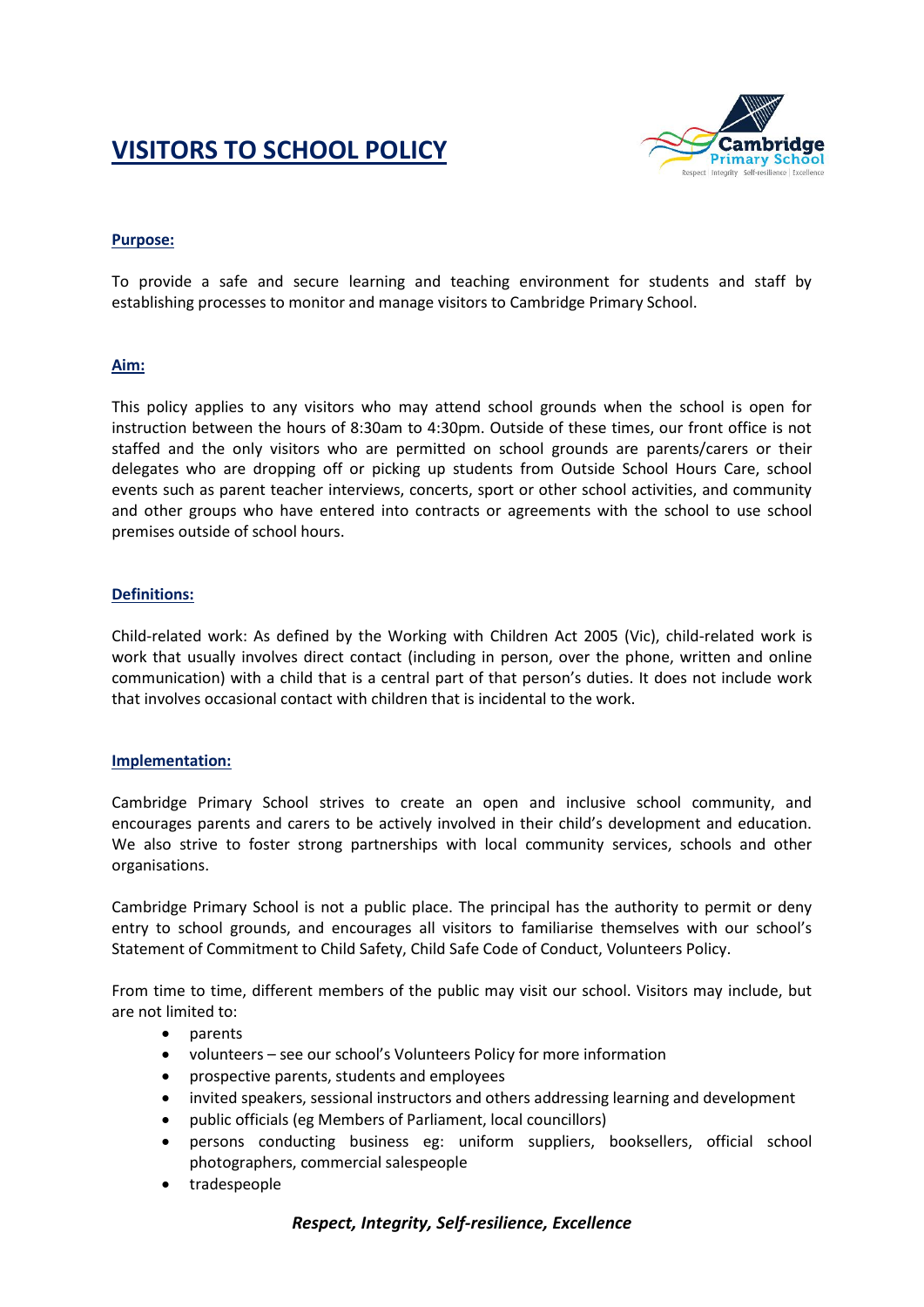- children's services agencies
- talent scouts
- department of Health and Human Services workers
- victoria Police
- persons authorised to enter school premises (eg Worksafe inspectors, health officers etc)
- other Department of Education and Training staff (including allied health staff) or contractors
- NDIS therapists or other allied health or health practitioners

# **Sign in procedure:**

All visitors to Cambridge Primary School are required to report to the school office on arrival. Visitors must:

- Record their name, signature, date and time of visit and purpose of visit in [include details, i.e. visitors book, computer system, etc]
- Provide proof of identification to office staff upon request
- Produce their valid Working with Children Check where required by this policy (see below)
- Wear a visitor's lanyard/name tag at all times
- Follow instruction from school staff and abide by all relevant policies relating to appropriate conduct on school grounds including Child Safety Code of Conduct, Workplace Bullying Policy
- Return to the office upon departure, sign out and return visitor's lanyard/name tag

Cambridge Primary School will ensure that our school's Child Safety Statement of Commitment are available and visible to visitors when they sign in.

# **Requirements for visitors to produce a valid Working with Children Check card**

For Working with Children Check (WWC Check) and other suitability check requirements relating to parents/carers and other volunteers working with students please see our Volunteers Policy.

All visitors who are engaged in child-related work (see definition above) must have a valid WWC Check.

In some circumstances, visitors to Cambridge Primary School who are not engaged in childrelated work will also be required to produce a valid WWC Check depending on the particular circumstances of their visit. For example, Cambridge Primary School will require a valid WWC Check for:

- visitors who will be working regularly with children during the time they are visiting, even though direct contact with children is not a central part of their normal duties
- visitors (e.g. contractors), who will regularly be performing work at the school and in circumstances where they will be performing their work in an area where they will be unsupervised and around children.

Further background checks, including references, may also be requested at the discretion of the principal.

# *Respect, Integrity, Self-resilience, Excellence*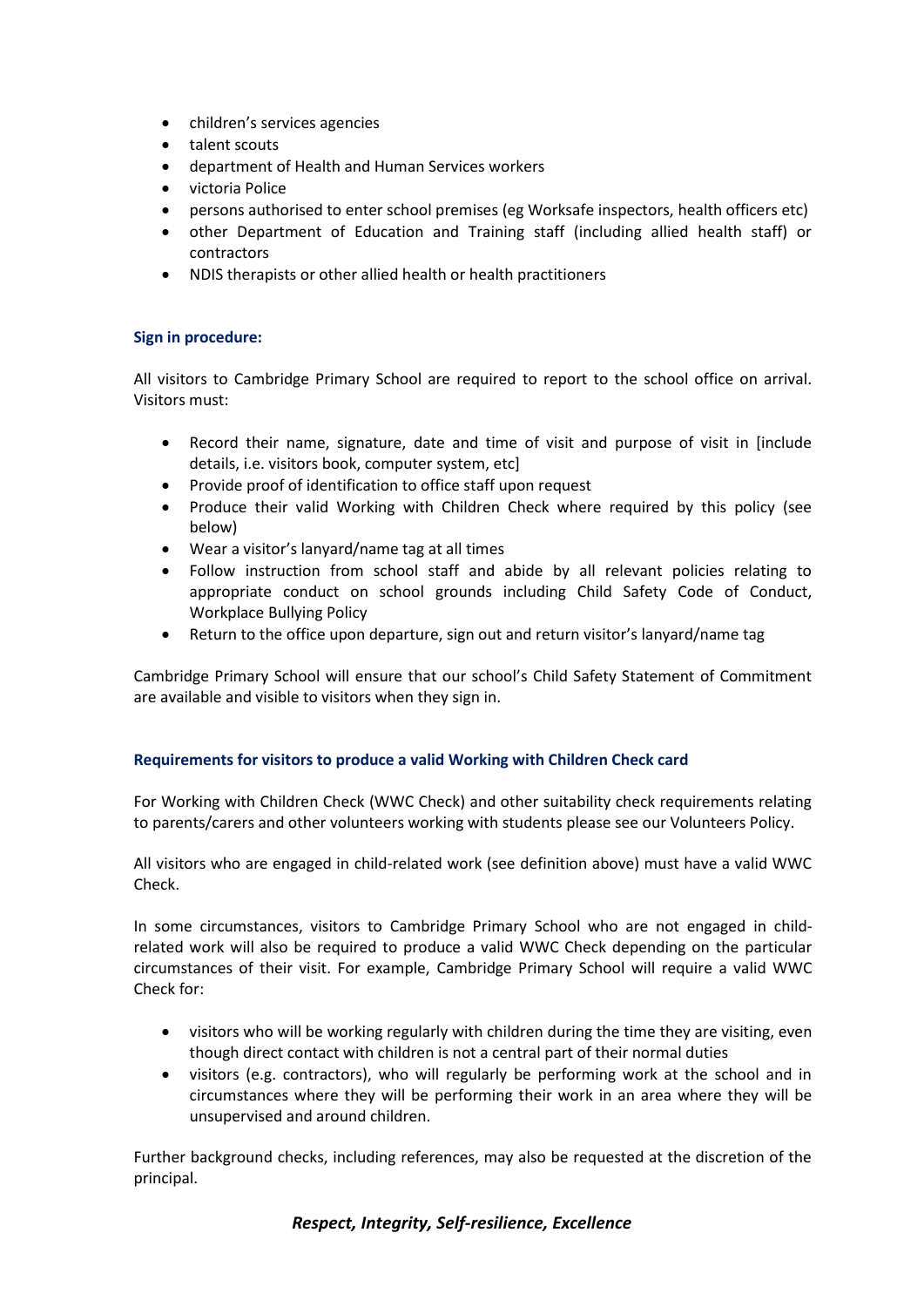Visitors who will be working in areas away from students (e.g. a visiting auditor who will be located in the front office with administration staff) or who will be supervised and accompanied by a staff member during their visit (e.g. a Member of Parliament, a journalist, a prospective parent on a school tour) may not be required to have a WWC Check.

Sworn Victoria Police officers or sworn Australian Federal Police officers are exempt from requiring a WWC Check, but may be asked to verify that they are sworn officers by providing proof of identification.

#### **Invited speakers and presenters**

On occasion, Cambridge Primary School may invite external speakers or providers to deliver incursions, presentations, workshops and special programs for our students. Consistent with Department of Education and Training requirements, Cambridge Primary School will:

- ensure that the content of presentations and programs by external providers contributes to the educational development of our students and is consistent with curriculum objectives
- ensure that any proposed visit, programs or content delivered by visitors complies with the requirement that education in Victorian government schools is secular and is consistent with the values of public education, Department policies and the Education and Training Reform Act 2006 (Vic). In particular, programs delivered by visitors are to be delivered in a manner that supports and promotes the principles and practice of Australian democracy including a commitment to:
	- o elected government
	- o the rule of law
	- $\circ$  equal rights for all before the law
	- o freedom of religion
	- o speech and association
	- o the values of openness and tolerance
- respect the range of views held by students and their families.

#### **Parent visitors**

We understand that there may occasionally be a reason why a parent or carer may want to speak to or see their child at school, during school hours.

If there is a particular pressing or unavoidable issue that cannot wait until the end of the school day, we ask that parents or carers call the school office to make the request to speak to or see their child during school hours.

We also ask that parents avoid arranging to visit their children at school wherever possible, as this can cause inappropriate disruptions to the school day.

All parents or carers who visit our school during school hours, other than for the purposes of school pick ups and drop offs or for specific school events (eg parent teacher interviews, concerts, assemblies etc), are required to sign in as a visitor at the school office.